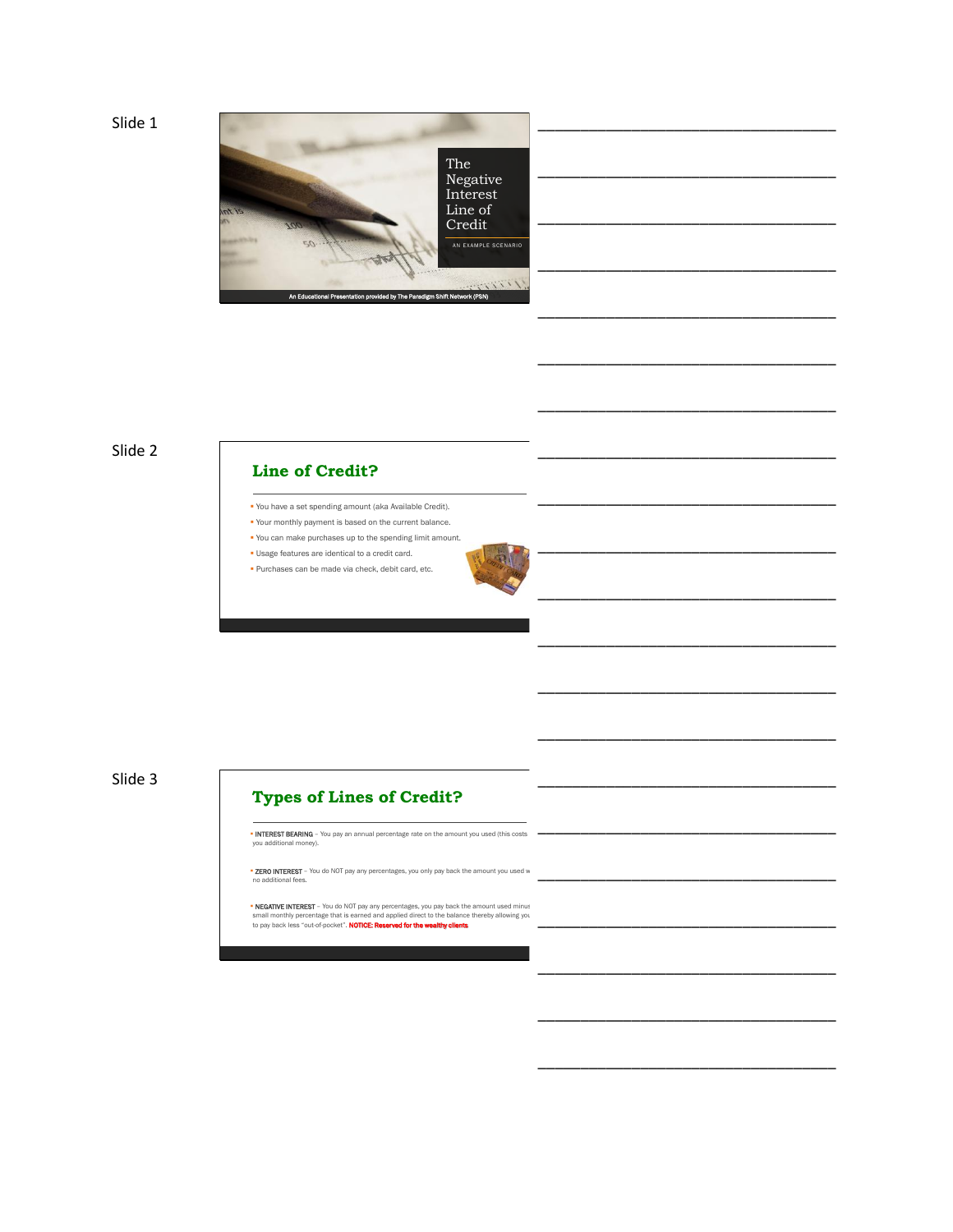

#### **Scenario**

You decide that you want to buy a coat that costs \$100.00.

- **You have a Negative Interest Line of Credit** (LOC) with your bank for over \$100.00.<br>(also considered OPM -Other People's Money)
- You have \$100.00 but you want to use your Negative Interest LOC in order to spend less than \$100.00 (out-of-pocket) in the long run for your coat.
- Your monthly payments for your coat will be \$10.00.
- You have a shoe box that you put (10) ten \$10.00 bills in it to use for your monthly payments. Your L.O.C. earns 1% A.P.Y. and is applied against the balance. (This % will vary)

#### Slide 5



\_\_\_\_\_\_\_\_\_\_\_\_\_\_\_\_\_\_\_\_\_\_\_\_\_\_\_\_\_\_\_\_\_\_\_

\_\_\_\_\_\_\_\_\_\_\_\_\_\_\_\_\_\_\_\_\_\_\_\_\_\_\_\_\_\_\_\_\_\_\_

\_\_\_\_\_\_\_\_\_\_\_\_\_\_\_\_\_\_\_\_\_\_\_\_\_\_\_\_\_\_\_\_\_\_\_

\_\_\_\_\_\_\_\_\_\_\_\_\_\_\_\_\_\_\_\_\_\_\_\_\_\_\_\_\_\_\_\_\_\_\_

\_\_\_\_\_\_\_\_\_\_\_\_\_\_\_\_\_\_\_\_\_\_\_\_\_\_\_\_\_\_\_\_\_\_\_

\_\_\_\_\_\_\_\_\_\_\_\_\_\_\_\_\_\_\_\_\_\_\_\_\_\_\_\_\_\_\_\_\_\_\_

\_\_\_\_\_\_\_\_\_\_\_\_\_\_\_\_\_\_\_\_\_\_\_\_\_\_\_\_\_\_\_\_\_\_\_

\_\_\_\_\_\_\_\_\_\_\_\_\_\_\_\_\_\_\_\_\_\_\_\_\_\_\_\_\_\_\_\_\_\_\_

\_\_\_\_\_\_\_\_\_\_\_\_\_\_\_\_\_\_\_\_\_\_\_\_\_\_\_\_\_\_\_\_\_\_\_

\_\_\_\_\_\_\_\_\_\_\_\_\_\_\_\_\_\_\_\_\_\_\_\_\_\_\_\_\_\_\_\_\_\_\_

\_\_\_\_\_\_\_\_\_\_\_\_\_\_\_\_\_\_\_\_\_\_\_\_\_\_\_\_\_\_\_\_\_\_\_

\_\_\_\_\_\_\_\_\_\_\_\_\_\_\_\_\_\_\_\_\_\_\_\_\_\_\_\_\_\_\_\_\_\_\_

\_\_\_\_\_\_\_\_\_\_\_\_\_\_\_\_\_\_\_\_\_\_\_\_\_\_\_\_\_\_\_\_\_\_\_

\_\_\_\_\_\_\_\_\_\_\_\_\_\_\_\_\_\_\_\_\_\_\_\_\_\_\_\_\_\_\_\_\_\_\_

\_\_\_\_\_\_\_\_\_\_\_\_\_\_\_\_\_\_\_\_\_\_\_\_\_\_\_\_\_\_\_\_\_\_\_

\_\_\_\_\_\_\_\_\_\_\_\_\_\_\_\_\_\_\_\_\_\_\_\_\_\_\_\_\_\_\_\_\_\_\_

Slide 6



# MONTH 1

\$100 Balance on L.O.C. - \$10 Shoebox Payment - \$ 1 Interest Earned \$89 Balance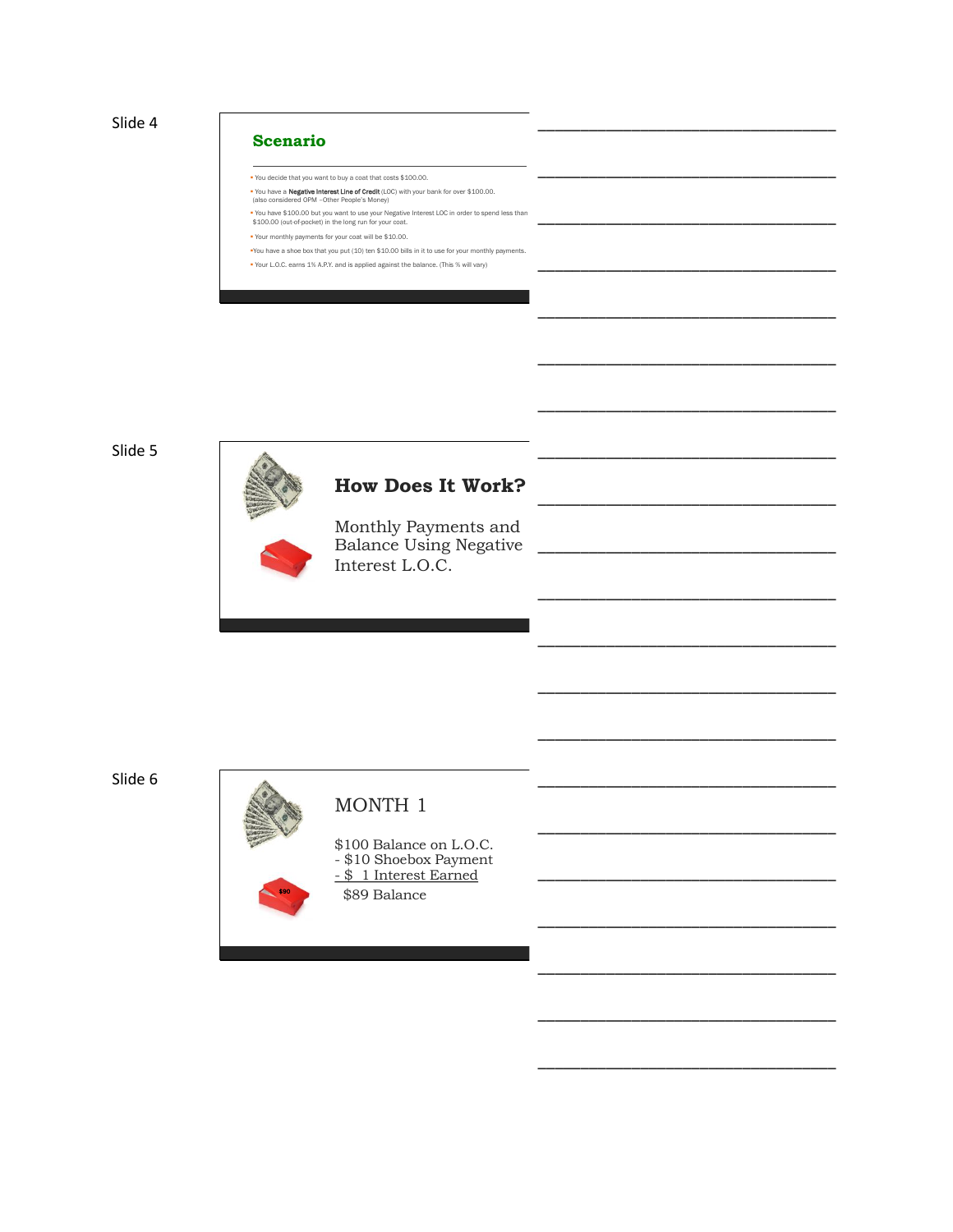Slide 7



Slide 8



Slide 9



### MONTH 4

\$67 Balance on L.O.C. - \$10 Shoebox Payment<br>- \$11 Interest Earned \$56 Balance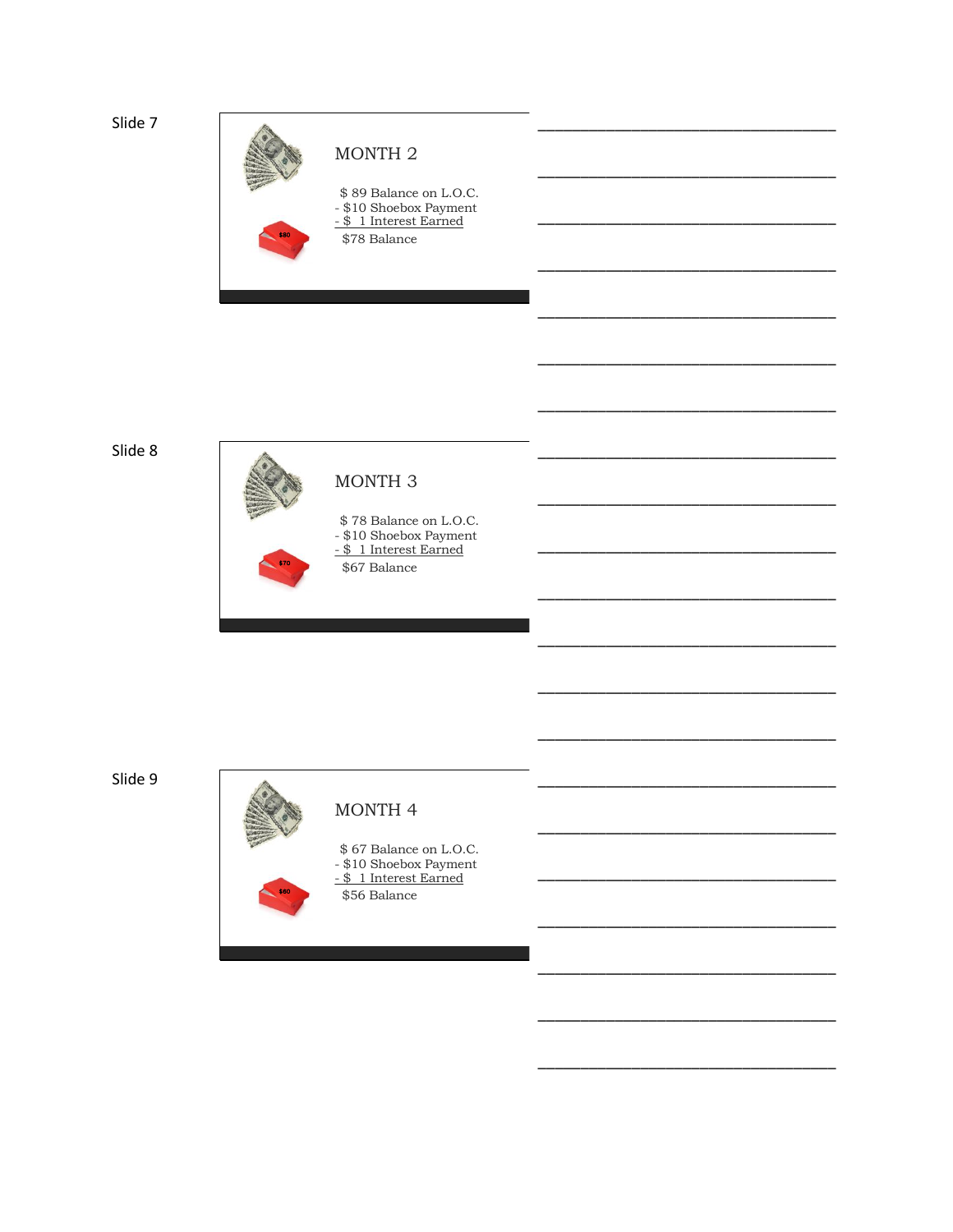Slide 10



Slide 11



Slide 12



## MONTH 7

\$34 Balance on L.O.C. - \$10 Shoebox Payment<br>- \$11 Interest Earned  $\overline{$}23$  Balance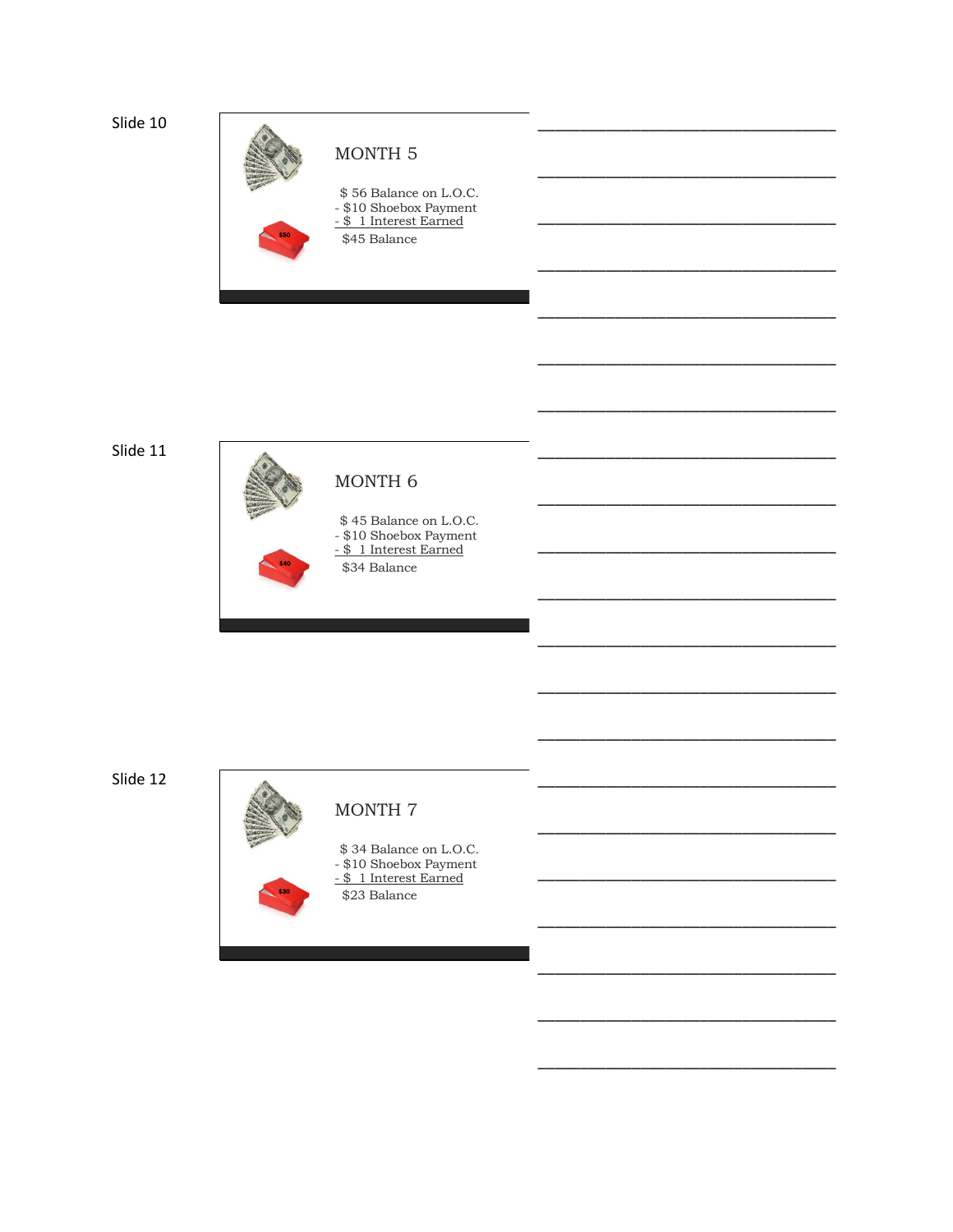Slide 13



Slide 14



Slide 15



### MONTH 10

- \$1 Balance on L.O.C.
- \$ 0 Shoebox Payment<br>- \$ 1 Interest Earned
- - \$ 0 Balance